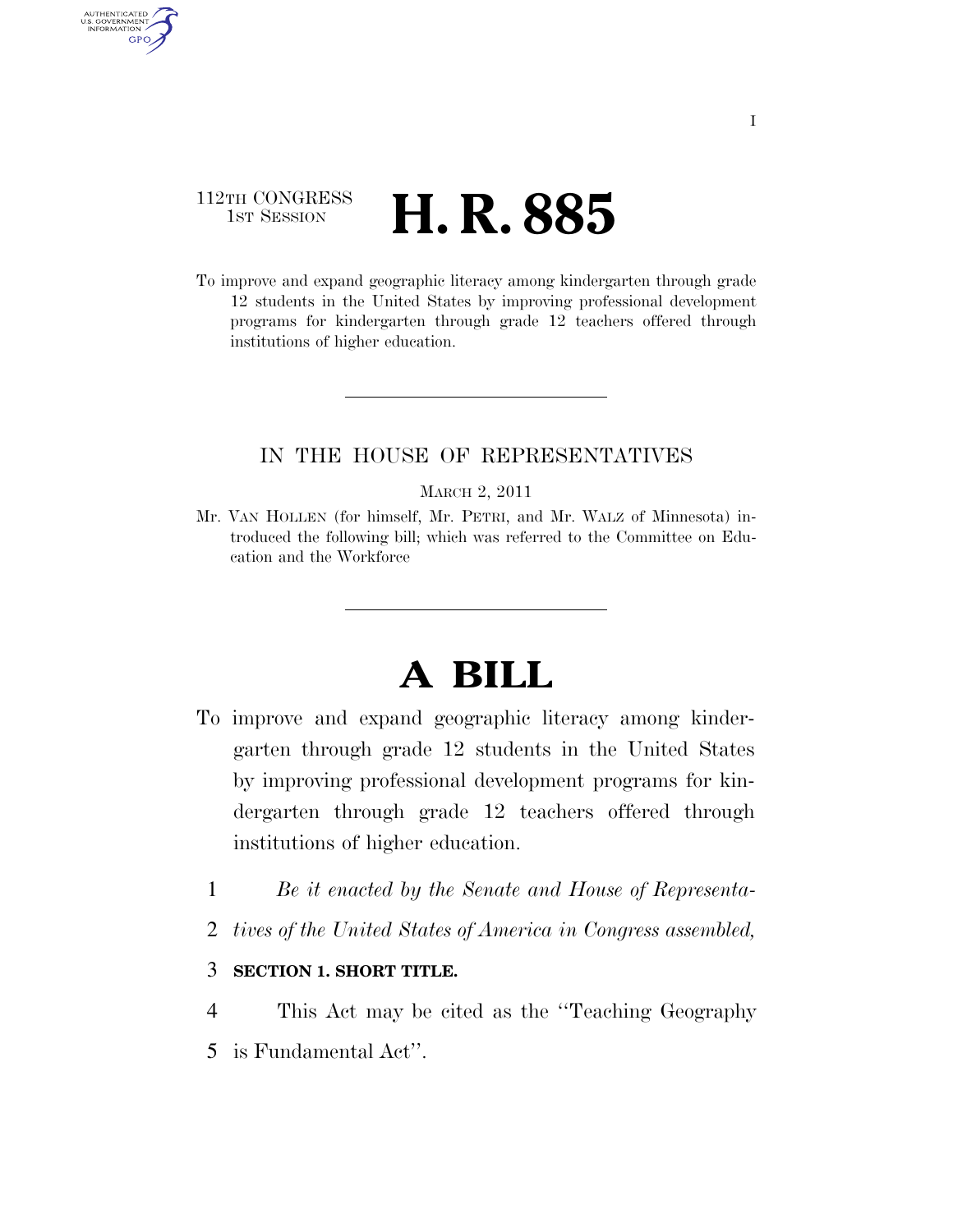### **SEC. 2. GEOGRAPHY EDUCATION.**

 Title II of the Higher Education Act of 1965 (20 U.S.C. 1021 et seq.) is amended by adding at the end the following:

## **''PART D—GEOGRAPHY EDUCATION ''SEC. 271. FINDINGS.**

''Congress makes the following findings:

8 "(1) Geographic literacy is essential to a well- prepared citizenry in the 21st century because geo- graphic factors assume greater importance as the world's economies, societies, and political structures grow more global in scale.

 ''(2) In a recent National Geographic–Roper 9- country survey of geographic literacy among young adults aged 18 through 24, Americans ranked sec-16 ond to last. Only 13 percent of young adults ages 18 through 24 in the United States were able to cor- rectly identify Iraq on a map of Asia and the Middle East.

 $(3)$  The economic stature and competitiveness of the United States requires increasingly sophisti- cated levels of geographic knowledge and mastery of geographic tools.

24 ''(4) The Department of Labor data identifies geotechnology as one of the 3 fastest growing em-ployment fields serving industries such as insurance,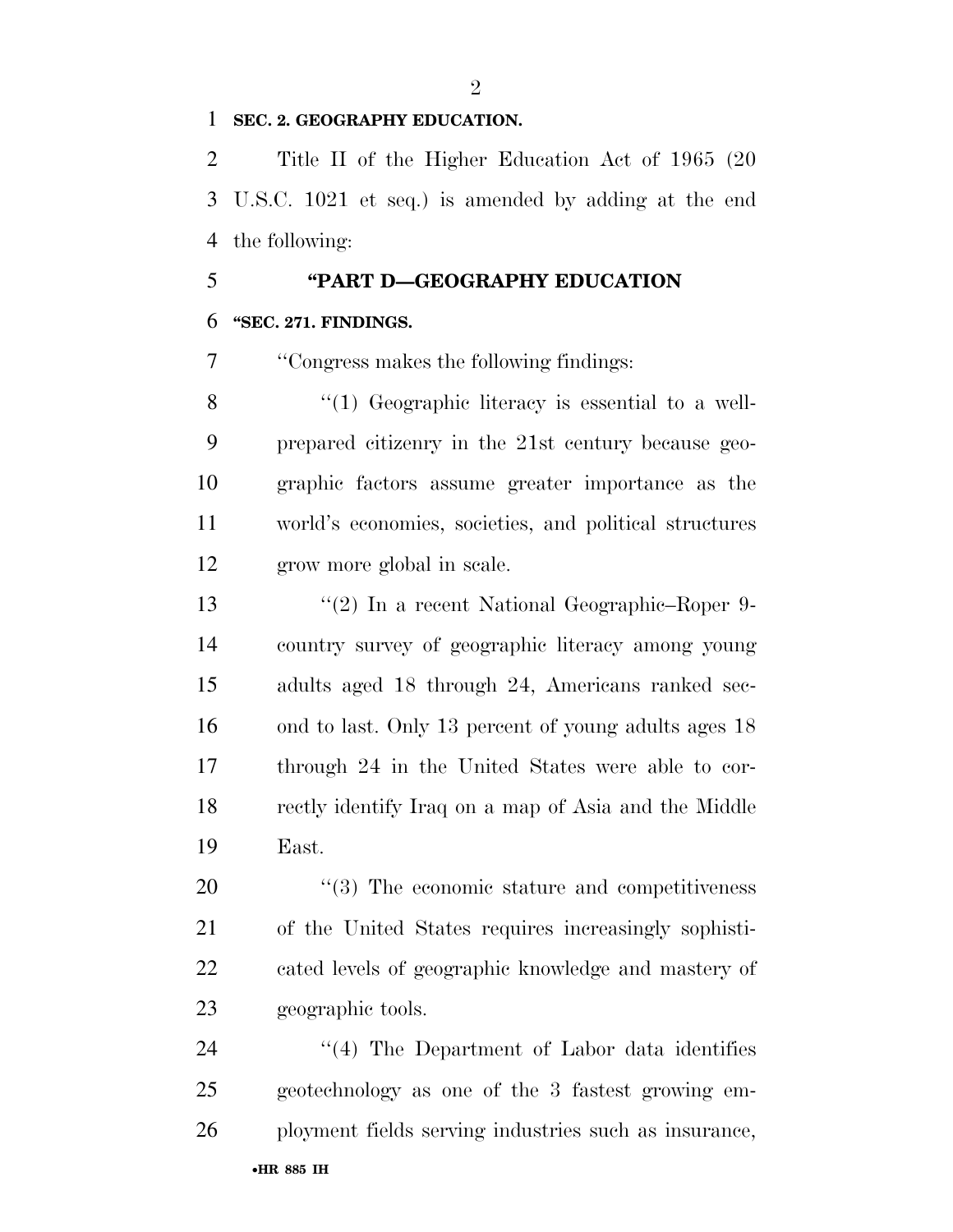| $\mathbf{1}$   | banking, real estate, forestry, and agriculture as well |
|----------------|---------------------------------------------------------|
| $\overline{2}$ | as Federal, State, and local Governments.               |
| 3              | "(5) The National Academy of Sciences urged             |
| $\overline{4}$ | creation of a national program to improve the geo-      |
| 5              | graphic competence of the United States general         |
| 6              | population and the school age population.               |
| 7              | " $(6)$ Geography is defined as a 'core academic'       |
| 8              | subject' under the Elementary and Secondary Edu-        |
| 9              | cation Act of 1965.                                     |
| 10             | "(7) A recent National Geographic Society sur-          |
| 11             | vey found that all 50 States and the District of Co-    |
| 12             | lumbia recognize geography in their curricula or con-   |
| 13             | tent standards, and an increasing number require        |
| 14             | geography for graduation and include geography in       |
| 15             | mandated statewide assessments.                         |
| 16             | "(8) Seven of 10 educators responding to a Na-          |
| 17             | tional Geographic survey felt their professional de-    |
| 18             | velopment opportunities in geography were inad-         |
| 19             | equate and half believed their schools had inad-        |
| 20             | equate basic materials for teaching geography.          |
| 21             | "(9) The National Geographic Society has                |
| 22             | spent over 15 years pioneering an extraordinarily ef-   |
| 23             | fective national program for improving the teaching     |
| 24             | geography by engaging university faculty<br>оf          |
| 25             | geographers and highly trained teachers in State Ge-    |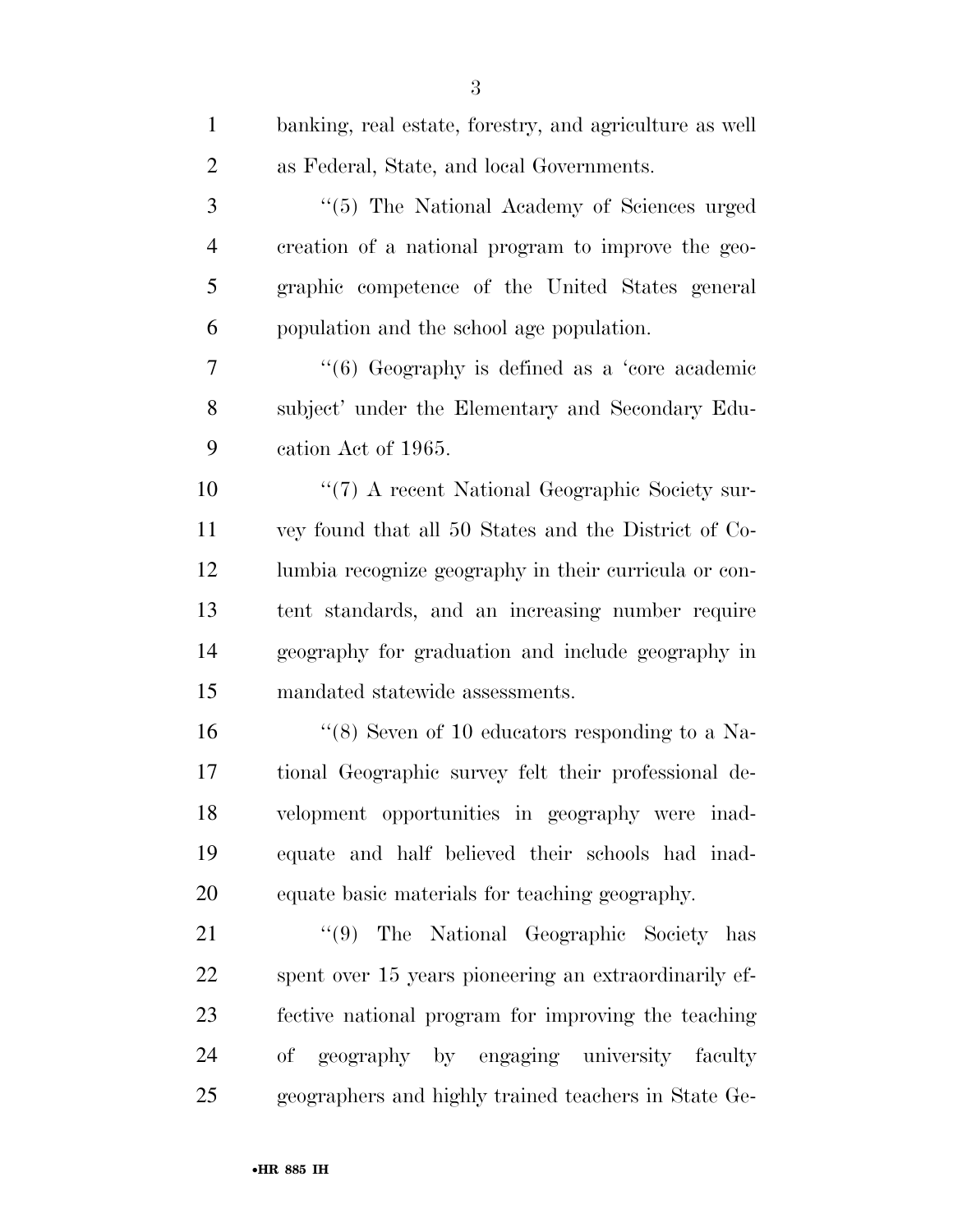ographic Alliances dedicated to providing high qual- ity professional development opportunities for kin-dergarten through grade 12 teachers.

4 "(10) More than 60 colleges and universities in all 50 States have received grants from the National Geographic Society to support State Geographic Alli- ances and their professional development programs. Alliance-trained kindergarten through grade 12 teachers and their higher education partners conduct workshops, develop localized teaching materials, and facilitate communication among thousands of teach- ers whose responsibilities include teaching of geog-raphy in various formats and grade levels.

14 ''(11) A study by Mid-Continent Research for Education and Learning that assessed student aca- demic achievement in geography on the National As- sessment of Educational Progress showed that stu- dents taught by Alliance-trained teachers out-performed other students by almost 10 percent.

### **''SEC. 272. PURPOSES AND OBJECTIVES.**

 $\cdot$  "(a) PURPOSE.—The purpose of this part is to pro- mote geographic literacy and improved understanding of global cultures among kindergarten through grade 12 stu- dents by expanding programs that employ the geographic knowledge and expertise of faculty members in institutions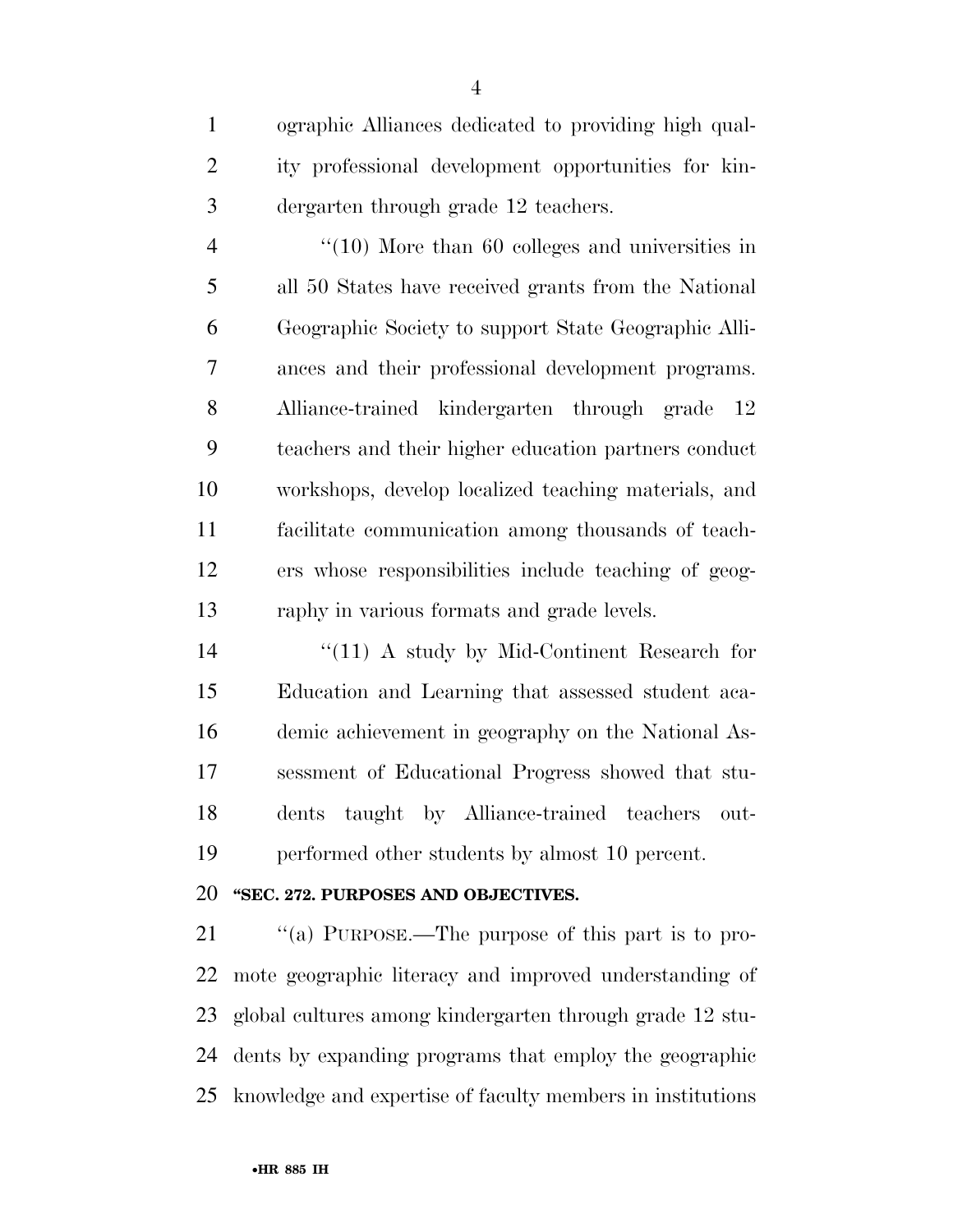of higher education for the benefit of kindergarten through grade 12 teachers and to otherwise advance geo-graphic literacy.

 ''(b) OBJECTIVES.—The objectives of this part are the following:

 ''(1) To increase students knowledge of, and achievement in, standards-based geography to enable the students to become better informed and more productive citizens.

 $\frac{1}{2}$  To increase the number of highly qualified teachers of United States and world geography and to enable the teachers to improve student mastery of geographic principles and practical applications of those principles.

 ''(3) To encourage geographic education re- search, to develop and disseminate effective instruc- tional materials, and to promote replication of best practices and exemplary programs that foster geo-graphic literacy.

20  $\frac{1}{4}$  To assist States in measuring the impact of education in geography.

22  $\frac{1}{2}$  (5) To leverage and expand private and public support for geography education partnerships at na-tional, State, and local levels.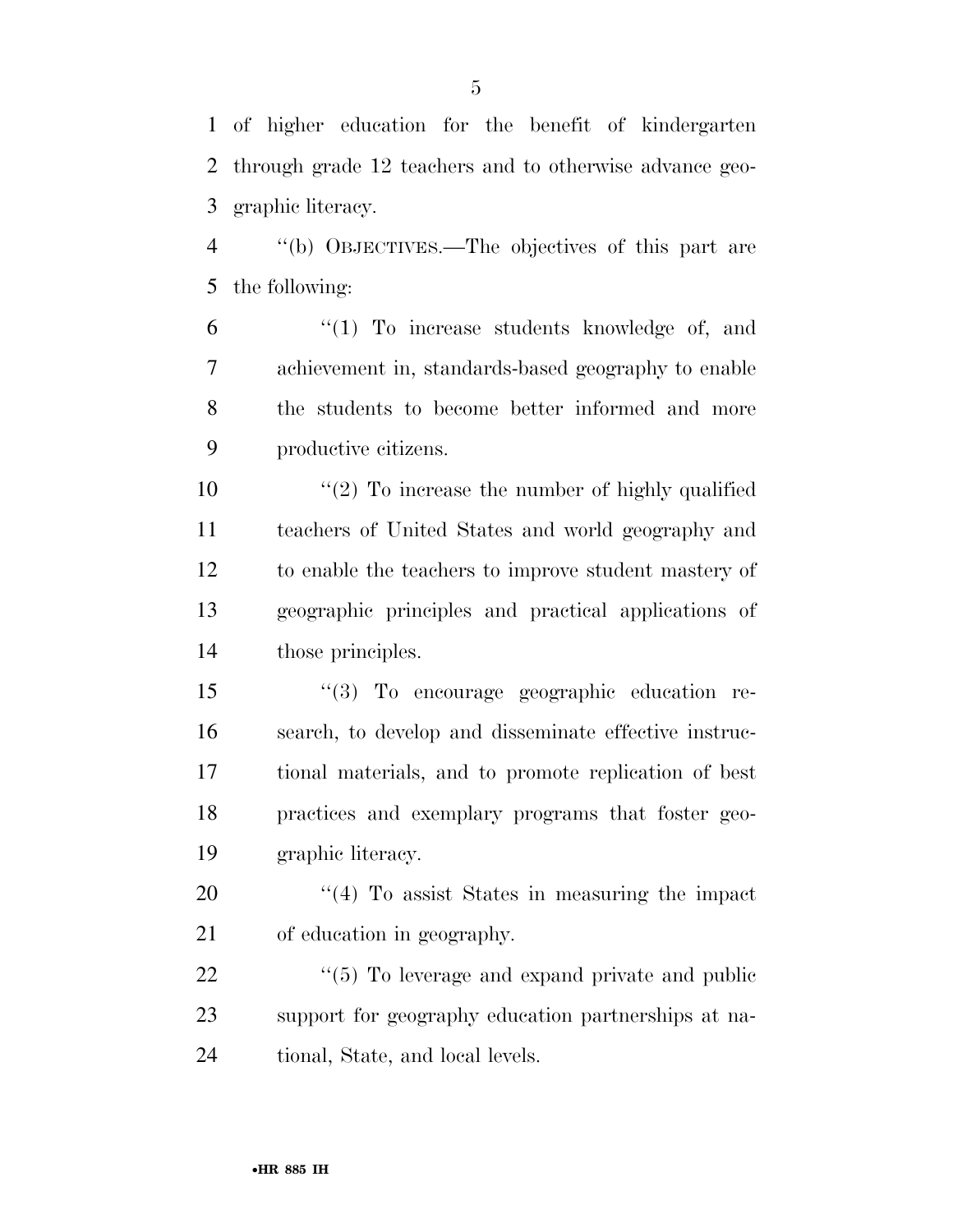### **''SEC. 273. GRANT PROGRAM AUTHORIZED.**

 ''The Secretary is authorized to award a grant to a national nonprofit educational organization or a consor- tium of organizations (hereafter in this part referred to as the 'grantee') that has as its primary purpose the im- provement of the quality of student understanding of ge- ography through effective teaching of geography in the Nation's classrooms.

### **''SEC. 274. USE OF FUNDS.**

 ''(a) DIRECT ACTIVITIES.—The grantee shall use not more than 25 percent of the funds made available through the grant for a fiscal year—

13 ''(1) to strengthen and expand the grantee's re- lationships with institutions of higher education and with State educational agencies and local educational agencies and other public and private organizations with a commitment to geography education and the benefits of geography education;

 $(2)$  to support and promote research-based training of teachers of geography and related dis- ciplines in kindergarten through grade 12 as a means of broadening student knowledge of the world, including the dissemination of information on effective practices and research findings concerning the teaching of geography;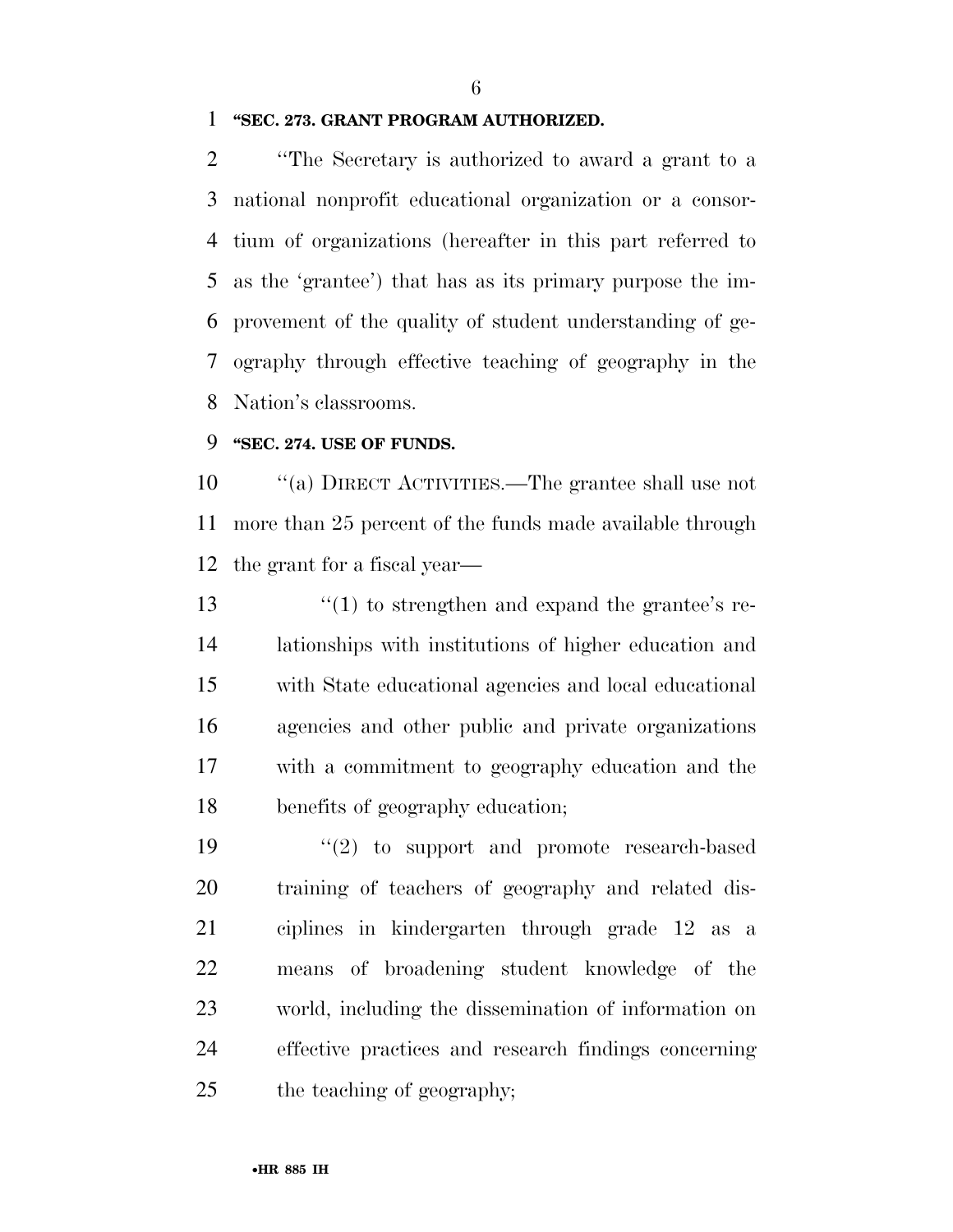| $\mathbf{1}$   | $\cdot\cdot\cdot(3)$ to support research on effective geography |
|----------------|-----------------------------------------------------------------|
| $\overline{2}$ | teaching practices and the development of assess-               |
| 3              | ment instruments and strategies to document stu-                |
| $\overline{4}$ | dent understanding of geography;                                |
| 5              | $\lq(4)$ to convene national conferences on geog-               |
| 6              | raphy education to assess the current state of geo-             |
| 7              | graphic literacy and to identify strategies for im-             |
| 8              | provement; and                                                  |
| 9              | $\lq(5)$ to develop and disseminate appropriate re-             |
| 10             | search-based materials to foster geographic literacy.           |
| 11             | $``$ (b) SUBGRANTS.—                                            |
| 12             | "(1) IN GENERAL.—The grantee shall use not                      |
| 13             | more than 75 percent of the funds made available                |
| 14             | through the grant for a fiscal year to award sub-               |
| 15             | grants to eligible recipients.                                  |
| 16             | "(2) ELIGIBLE RECIPIENT DEFINED.—In this                        |
| 17             | part the term 'eligible recipient' means an institution         |
| 18             | of higher education associated with—                            |
| 19             | $\lq\lq$ (A) a State geographic alliance;                       |
| 20             | "(B) a nonprofit educational organization;                      |
| 21             | "(C) a State educational agency or local                        |
| 22             | educational agency; or                                          |
| 23             | $\lq\lq$ a partnership between or among an                      |
| 24             | alliance, organization, or agency described in                  |
| 25             | subparagraph $(A)$ , $(B)$ or $(C)$ .                           |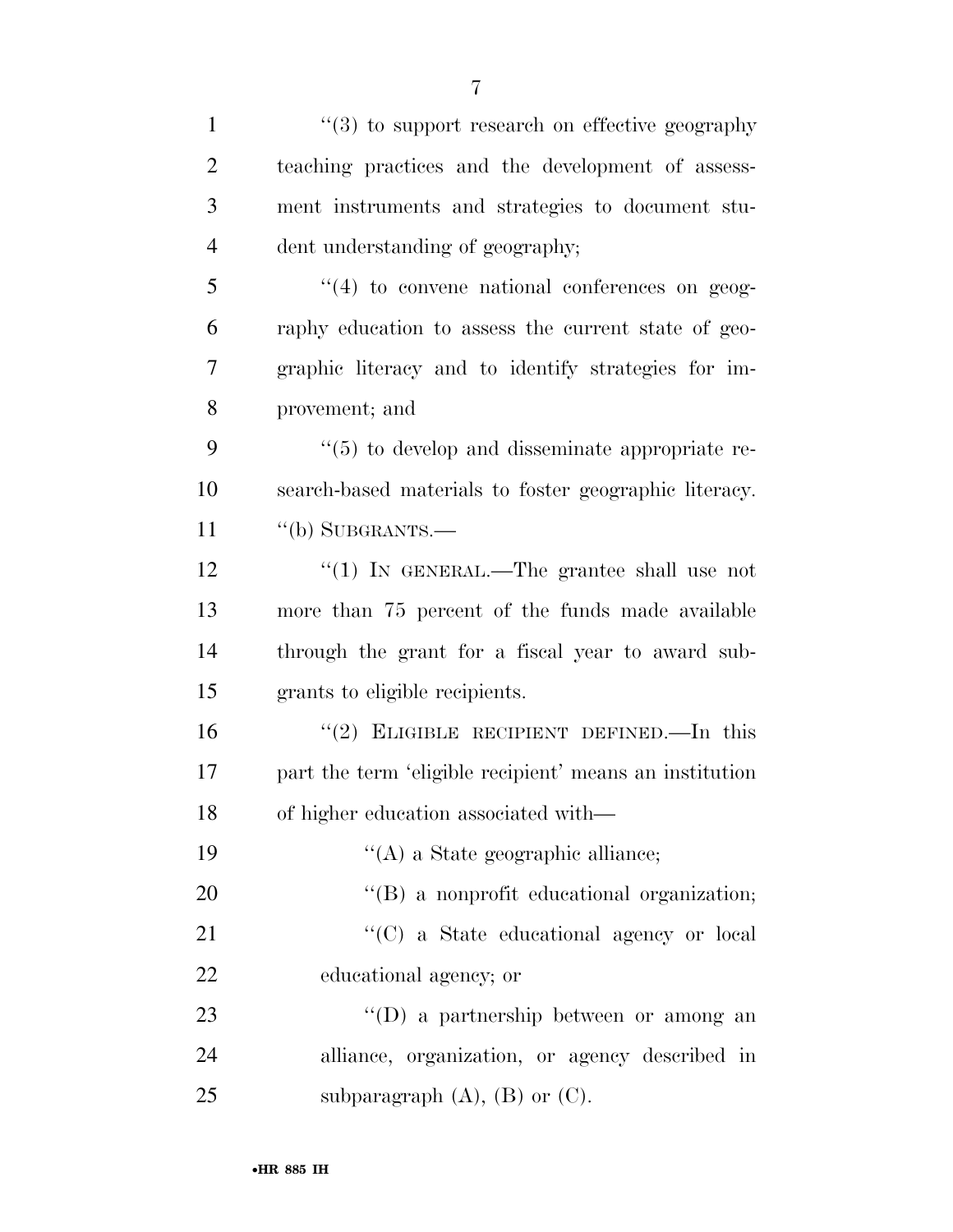| $\mathbf{1}$   | "(3) SUBGRANT USES OF FUNDS.—Eligible re-           |
|----------------|-----------------------------------------------------|
| $\overline{2}$ | cipients shall use the subgrant funds for 1 or more |
| 3              | of the following purposes:                          |
| $\overline{4}$ | "(A) Conducting teacher training pro-               |
| 5              | grams that use effective and research-based ap-     |
| 6              | proaches to the teaching of geography at the        |
| 7              | kindergarten through grade 12 level.                |
| 8              | "(B) Applying Geographic Information                |
| 9              | System (GIS) or other geographic technological      |
| 10             | tools to the teaching of geography.                 |
| 11             | "(C) Applying Internet and other distance           |
| 12             | learning technology to the teaching of geog-        |
| 13             | raphy or to the continuing education of teach-      |
| 14             | ers.                                                |
| 15             | "(D) Promoting rigorous academic stand-             |
| 16             | ards and assessment techniques to guide and         |
| 17             | measure student performance in geography.           |
| 18             | "(E) Promoting research in geography                |
| 19             | education, emphasizing research that leads to       |
| 20             | improving student achievement.                      |
| 21             | "(F) Carrying out local, field-based activi-        |
| 22             | ties for teachers and students to improve their     |
| 23             | knowledge of the concepts and tools of geog-        |
| 24             | raphy while enhancing understanding of their        |
| 25             | home region.                                        |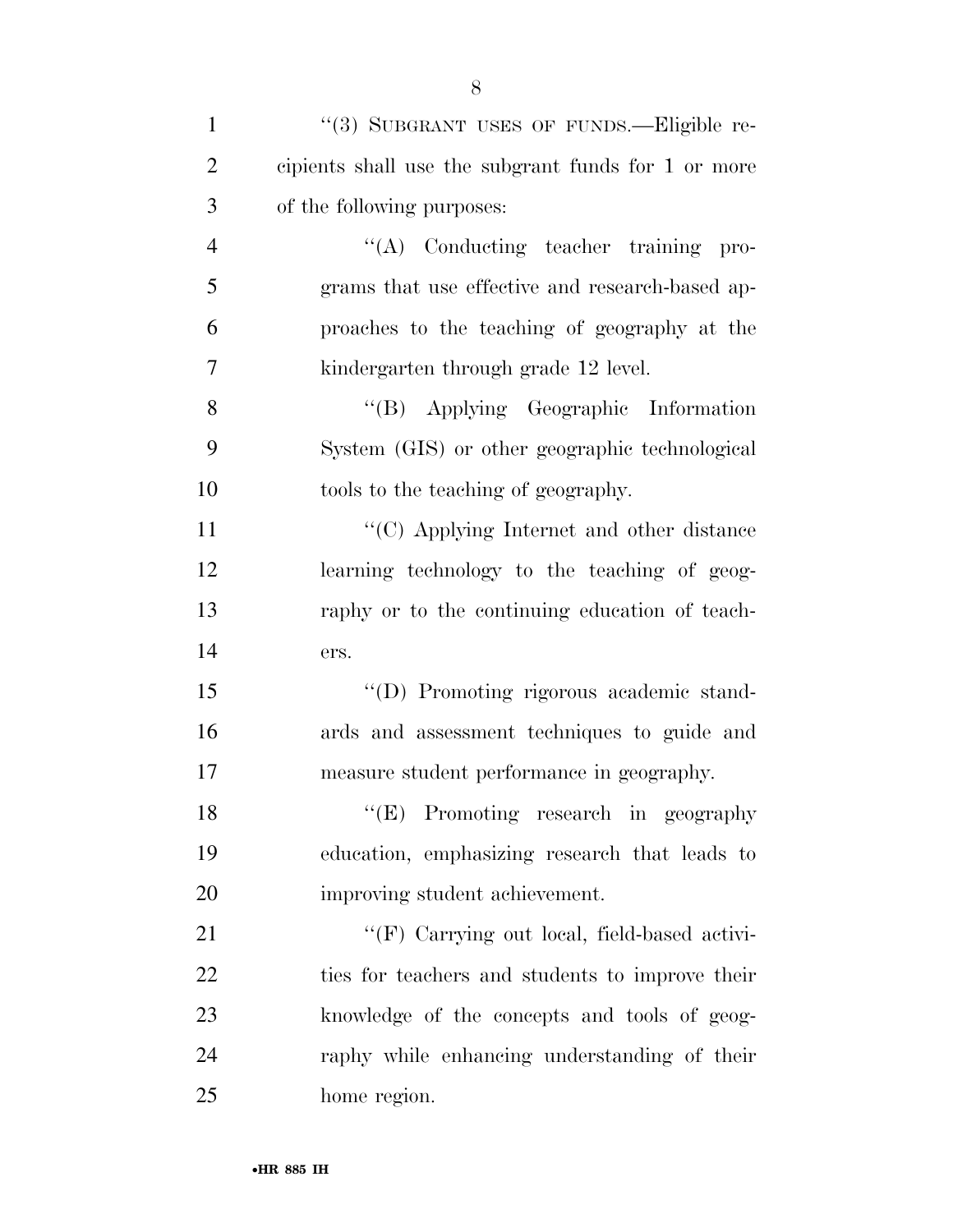| $\mathbf{1}$   | "(G) Promoting comparative studies of                         |
|----------------|---------------------------------------------------------------|
| $\overline{2}$ | world cultures, economies, and environments.                  |
| 3              | "(H) Encouraging replication of best prac-                    |
| $\overline{4}$ | tices and model programs to promote geo-                      |
| 5              | graphic literacy.                                             |
| 6              | "(I) Developing and disseminating effec-                      |
| 7              | tive, research-based geography learning mate-                 |
| 8              | rials.                                                        |
| 9              | "(J) Convening State-based conferences to                     |
| 10             | assess the state of geographic literacy and to                |
| 11             | identify strategies for improvement.                          |
| 12             | "SEC. 275. APPLICATIONS.                                      |
| 13             | "(a) GRANTEE APPLICATIONS.—To be eligible to re-              |
| 14             | ceive a grant under this part, a grantee shall submit to      |
|                | 15 the Secretary an application at such time, in such manner, |
|                | 16 and accompanied by such information as the Secretary       |
| 17             | may require.                                                  |
|                | 18 "(b) ELIGIBLE RECIPIENT APPLICATIONS.—                     |
| 19             | "(1) SUBMISSION.—To be eligible to receive a                  |
| 20             | subgrant under this part, an eligible recipient shall         |
| 21             | submit an application to a grantee at such time, in           |
| 22             | such manner and accompanied by such information               |
| 23             | as the grantee may require.                                   |
| 24             | $"(2)$ REVIEW.—                                               |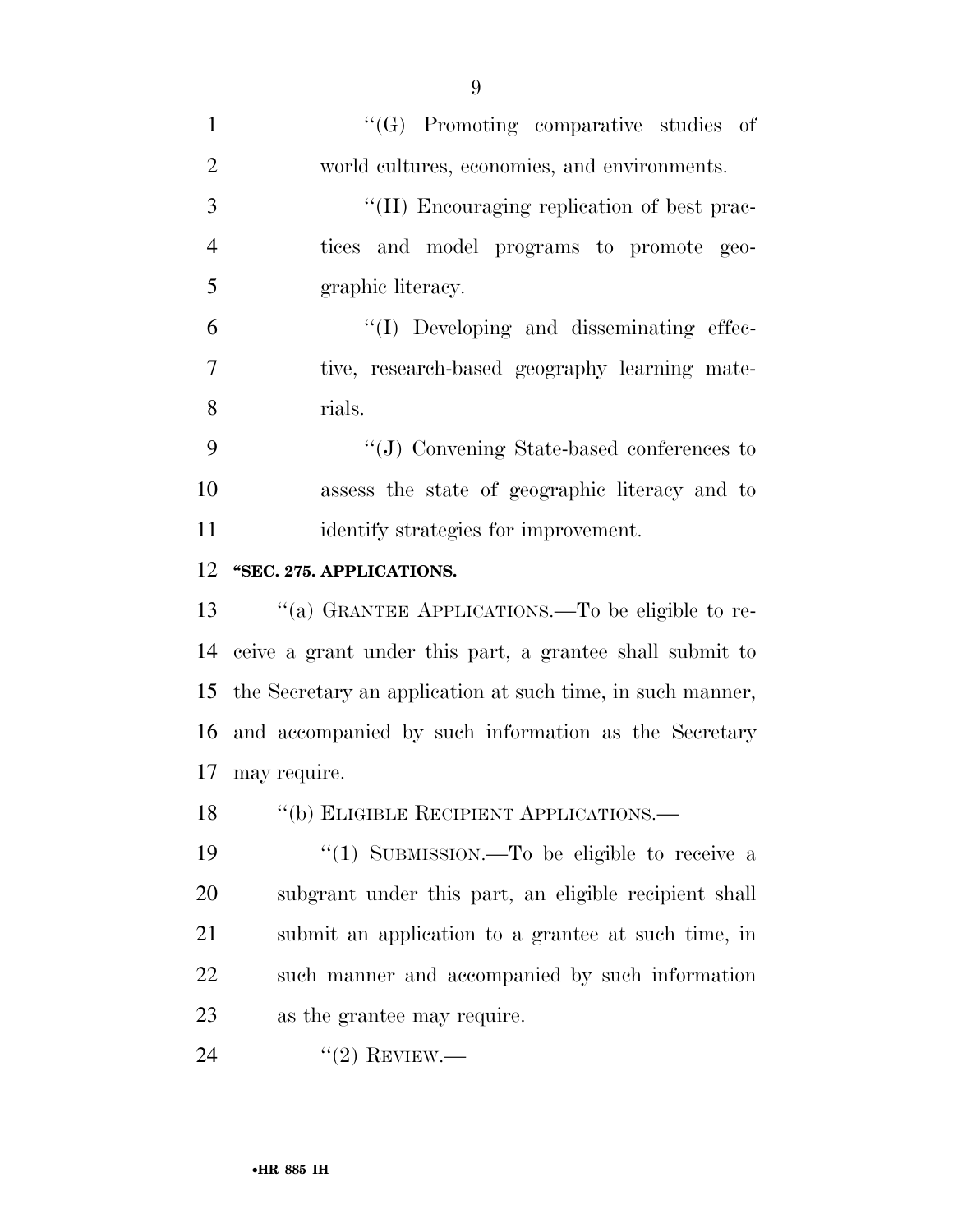1 ''(A) In GENERAL.—A grantee shall invite individuals described in subparagraph (B) to re- view all applications from eligible recipients for a subgrant under this section and to make rec- ommendations to the grantee regarding the ap- proval of the applications. 7 "'(B) REVIEWERS.—The individuals re- ferred to in subparagraph (A) are the following: ''(i) Leaders in the field of geography education. 11 ''(ii) Such other individuals as the grantee may determine are necessary or

desirable.

**''SEC. 276. REQUIREMENTS.** 

 ''(a) ADMINISTRATIVE COSTS.—A grantee receiving a grant under this part for a fiscal year, and each eligible recipient receiving a subgrant under this part for a fiscal year, may use not more than 15 percent of the funds made available through the grant or subgrant, respectively, for administrative costs.

21 "(b) MATCHING REQUIREMENTS.—

 $\frac{4}{1}$  In GENERAL.—In order to be eligible to receive a subgrant under this part an eligible recipi- ent shall agree in the application submitted under section 275(b) to provide matching funds towards